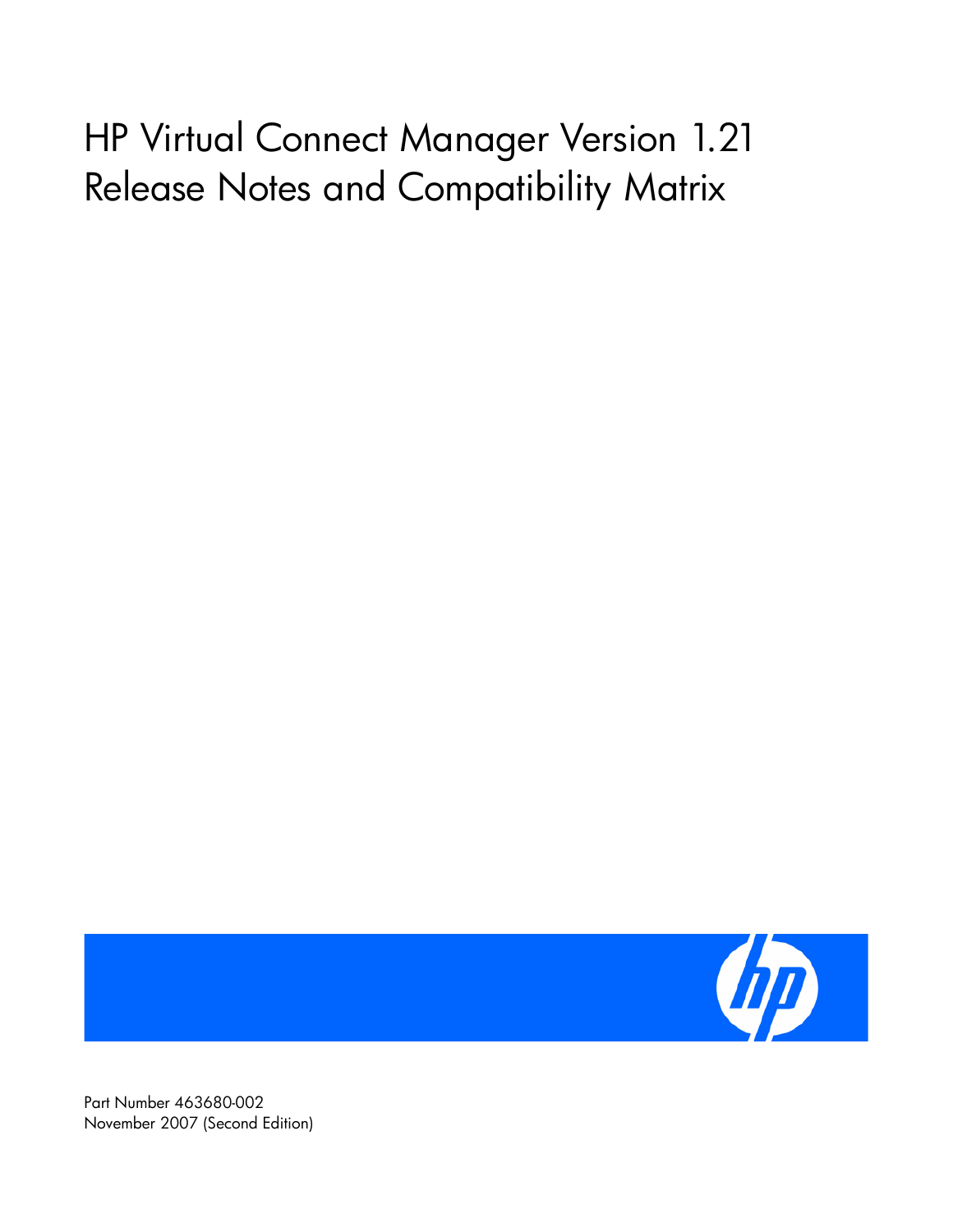© Copyright 2007 Hewlett-Packard Development Company, L.P.

The information contained herein is subject to change without notice. The only warranties for HP products and services are set forth in the express warranty statements accompanying such products and services. Nothing herein should be construed as constituting an additional warranty. HP shall not be liable for technical or editorial errors or omissions contained herein.

Confidential computer software. Valid license from HP required for possession, use or copying. Consistent with FAR 12.211 and 12.212, Commercial Computer Software, Computer Software Documentation, and Technical Data for Commercial Items are licensed to the U.S. Government under vendor's standard commercial license.

Microsoft and Windows are U.S. registered trademarks of Microsoft Corporation.

#### Audience assumptions

This document is for the person who installs, administers, and troubleshoots servers and storage systems. HP assumes you are qualified in the servicing of computer equipment and trained in recognizing hazards in products with hazardous energy levels.

#### About this document

These release notes provide information that supersedes the information in the documentation set released with version 1.20a of Virtual Connect Manager.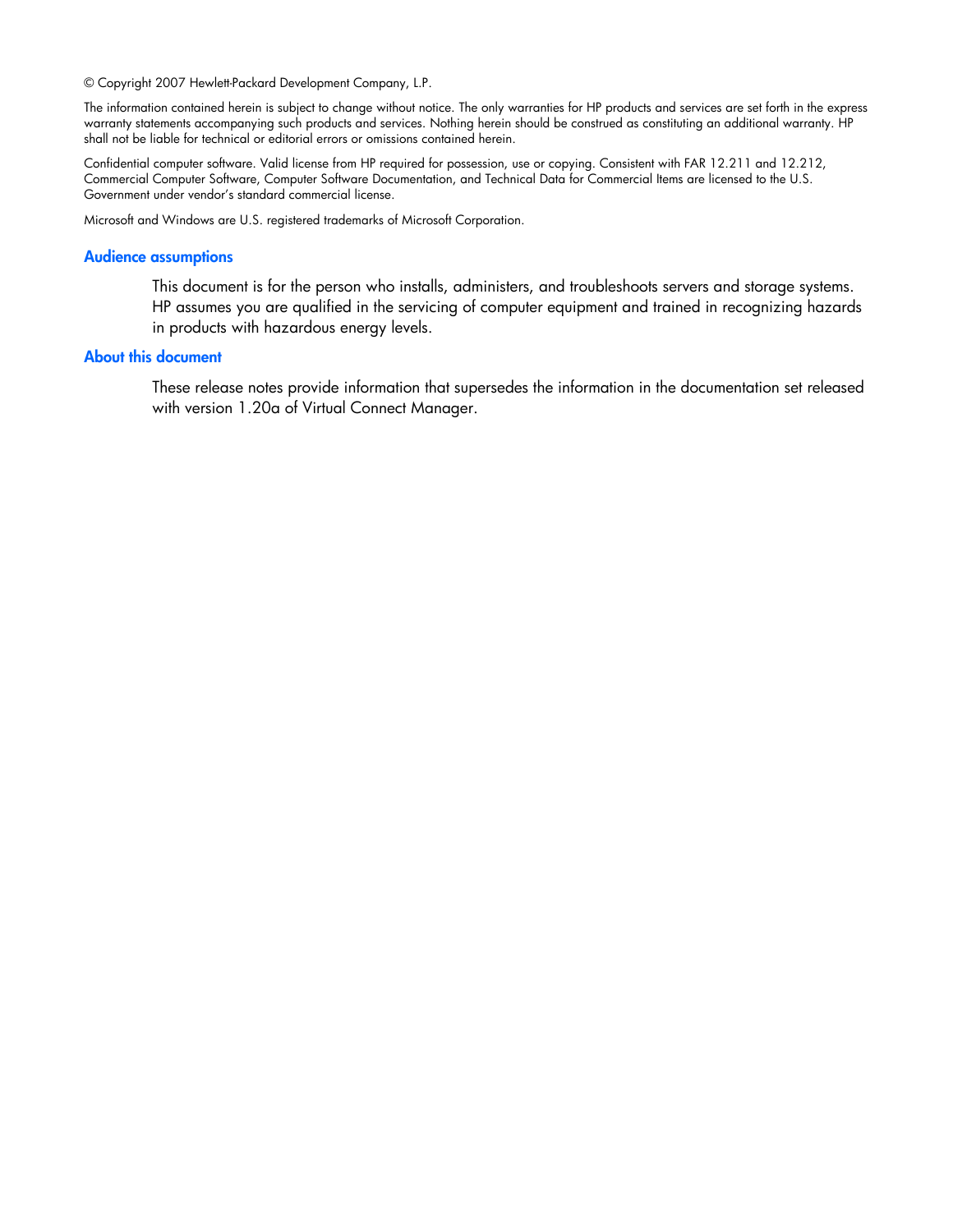## Contents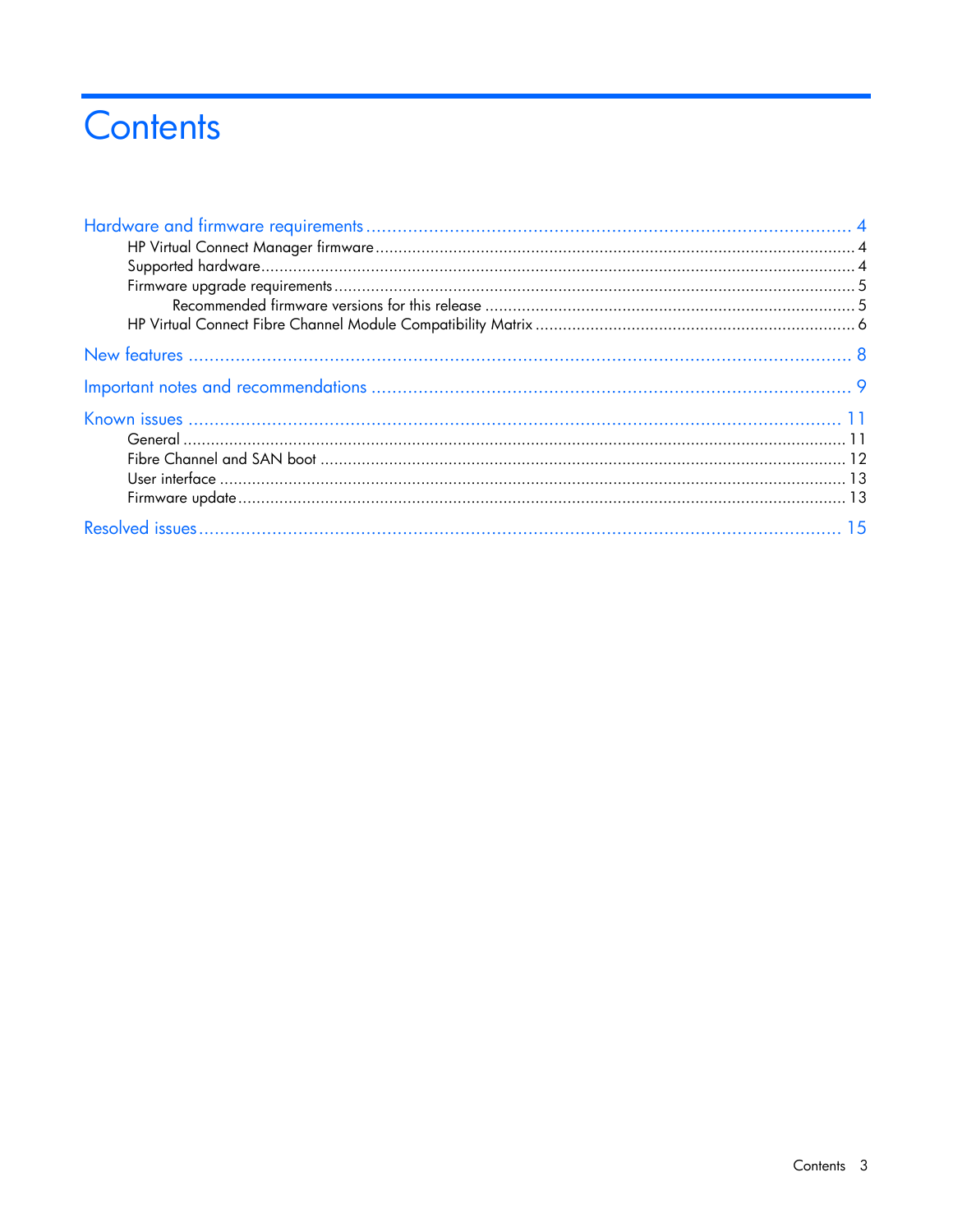## <span id="page-3-0"></span>Hardware and firmware requirements

## <span id="page-3-1"></span>HP Virtual Connect Manager firmware

The latest HP Virtual Connect Manager firmware package (version 1.21) contains the following firmware versions:

- HP 1/10Gb VC-Enet version 1.21
- HP 4Gb VC-FC version 1.10

## <span id="page-3-2"></span>Supported hardware

Version 1.21 of HP Virtual Connect firmware supports the following hardware:

- Virtual Connect modules
	- o HP 1/10Gb Virtual Connect Ethernet Module
	- o HP 1/10Gb-F Virtual Connect Ethernet Module
	- o HP 4Gb Virtual Connect Fibre Channel Module
- Server blades and workstation blades
	- o HP ProLiant BL460c Server Blade
	- o HP ProLiant BL465c Server Blade
	- o HP ProLiant BL480c Server Blade
	- o HP ProLiant BL680c G5 Server Blade
	- o HP ProLiant BL685c Server Blade
	- **o** HP Integrity BL860c Server Blade
	- o HP ProLiant xw460c Blade Workstation (only the two embedded Ethernet ports are supported; Ethernet and Fibre Channel mezzanine cards are not supported)
- **Enclosures** 
	- o HP BladeSystem c-Class c7000 Enclosure with Onboard Administrator
	- o HP BladeSystem c-Class c3000 Enclosure with Onboard Administrator
- Integrated Network Interfaces and mezzanine cards
	- o HP BladeSystem Dual NC370i Multifunction Network Adapter
	- o HP NC373i Integrated Multifunction Gigabit Server Adapter
	- o HP NC373m PCI Express Dual Port Multifunction Gigabit Server Adapter
	- o HP NC326i Integrated Dual Port PCI Express Gigabit Server Adapter
	- o HP NC326m PCI Express Dual Port Multifunction Gigabit Server Adapter
	- o HP NC325m PCI Express Quad Port Gigabit Server Adapter
	- HP NC360M Dual Port 1GbE BL-c Adapter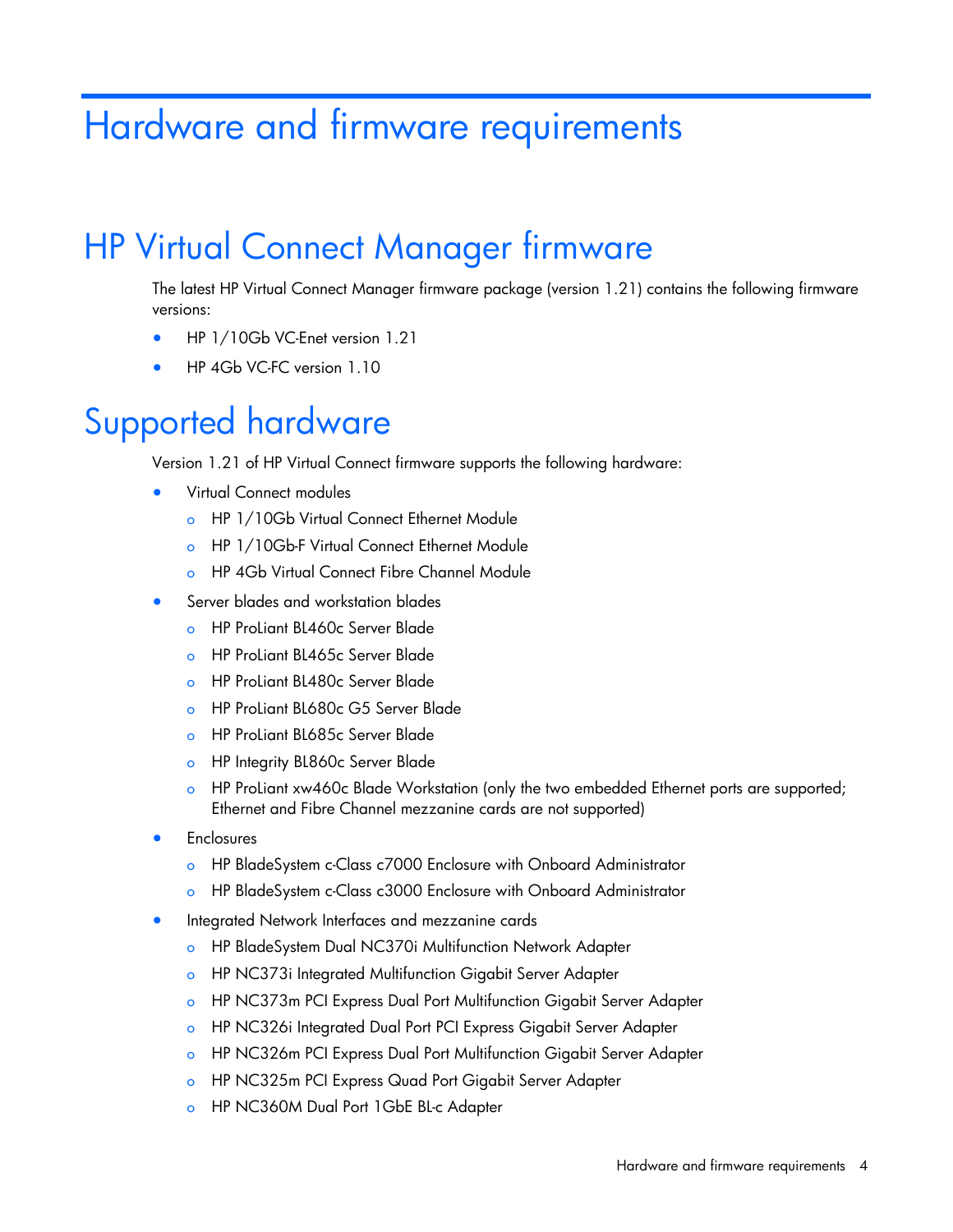- o HP NC364M Quad Port 1GbE BL-c Adapter
- o HP QLogic QMH2462 4Gb FC HBA for c-Class BladeSystem
- o HP Emulex LPe1105-HP 4Gb FC HBA for c-Class BladeSystem

For the latest list of supported hardware, see the HP website ([http://www.hp.com/go/bladesystemupdates\)](http://www.hp.com/go/bladesystemupdates).

#### <span id="page-4-0"></span>Firmware upgrade requirements

<u>iy</u> IMPORTANT: For optimal operation of HP Virtual Connect Manager, use the recommended firmware versions.

Install the recommended firmware for the following items:

- Server blade system ROMs
- Ethernet mezzanines
- Fibre Channel mezzanines
- HP BladeSystem Onboard Administrator

For additional information on recommended firmware versions and to download firmware upgrades, see the HP website ([http://www.hp.com/go/bladesystemupdates\)](http://www.hp.com/go/bladesystemupdates).

#### <span id="page-4-1"></span>Recommended firmware versions for this release

| Product                            | <b>Recommended firmware version</b>                                                                                                                                | Minimum firmware version                                    |  |
|------------------------------------|--------------------------------------------------------------------------------------------------------------------------------------------------------------------|-------------------------------------------------------------|--|
| <b>HP</b> Onboard<br>Administrator | For c7000 enclosures, version 2.02a<br>۰<br>or later                                                                                                               | For c7000 enclosures, version 1.30<br>$\bullet$<br>or later |  |
|                                    | For c3000 enclosures, version 2.04<br>$\bullet$<br>or later                                                                                                        | For c3000 enclosures, version 2.04<br>$\bullet$<br>or later |  |
| ilO                                | Version 1.35 or later                                                                                                                                              |                                                             |  |
| BL460c and BL480c                  | System ROM 2007.06.28 or later                                                                                                                                     |                                                             |  |
| BL465c and BL685c                  | System ROM 2007.04.05 or later                                                                                                                                     |                                                             |  |
| xw460c                             | System ROM 2007.04.03 Rev A or later                                                                                                                               |                                                             |  |
| <b>BL680c G5</b>                   | System ROM 2007.08.09 or later                                                                                                                                     |                                                             |  |
| <b>BL860c</b>                      | System, BMC and iLO-2 version 1.01A                                                                                                                                |                                                             |  |
| NC370i, NC373i, and<br>NC373m      | Boot code version 1.9.6 and C Class<br>option ROM 1.1.3* or later                                                                                                  |                                                             |  |
|                                    | To use NC373m with the BL680c G5<br>server blade, the option ROM must be<br>updated to NC373m Boot code version<br>1.9.6 and C Class option ROM 1.2.7 or<br>later. |                                                             |  |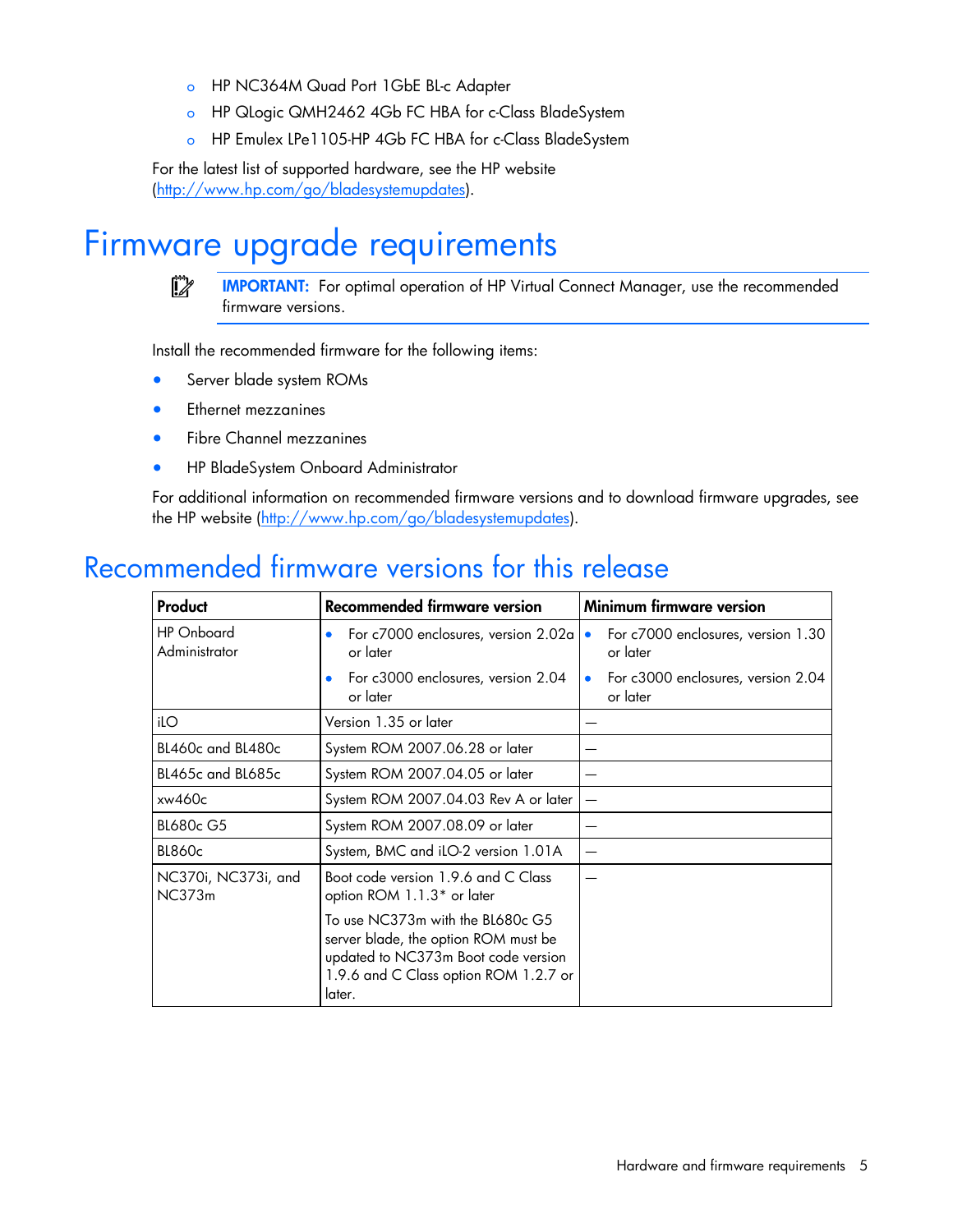| Product                        | <b>Recommended firmware version</b>                                                                                                                               | Minimum firmware version |
|--------------------------------|-------------------------------------------------------------------------------------------------------------------------------------------------------------------|--------------------------|
| NC326i, NC325m, and<br>NC326m  | Boot code version 3.28 and C Class<br>option ROM 1.1.3* or later                                                                                                  |                          |
|                                | To use NC325m with the BL680c G5<br>server blade, the option ROM must be<br>updated to NC325m Boot code version<br>3.28 and C Class option ROM 1.2.8 or<br>later. |                          |
|                                | To use NC326m with the BL680c G5<br>server blade, the option ROM must be<br>updated to NC326m Boot code version<br>3.28 and C Class option ROM 1.2.8 or<br>later. |                          |
| NC360m, NC364m                 | C Class option ROM 1.0.11                                                                                                                                         |                          |
| Qlogic QMH2462 4Gb<br>FC HBA   | For ProLiant server blades, use QLogic<br>multiboot image 1.63 (with BIOS 1.26)<br>or later.                                                                      |                          |
|                                | For Integrity server blades use EFI 1.09<br>(in Multiboot 1.64) or later                                                                                          |                          |
| HP Emulex LPe 1105-HP<br>4GbFC | Emulex boot-pair 6.00a2 and 3.2a1<br>HBAnywhere or later                                                                                                          |                          |

\* Use the HP Gigabit Server Adapter Firmware Upgrade Utility for c-Class Blades version 1.10 (HP website ([http://h18023.www1.hp.com/support/files/server/us/download/25604.html\)](http://h18023.www1.hp.com/support/files/server/us/download/25604.html)) or one of the online methods available for the OS. To find the online update method for your OS, go to the HP website ([http://www.hp.com/go/bladesystemupdates\)](http://www.hp.com/go/bladesystemupdates) and search for Server Blade Software & Updates.

Version 1.21 of HP Virtual Connect firmware checks the server ROM image version and displays an incompatible state only for server blades that have a VC Server Profile assigned and are using incompatible server ROM versions. No version checking of mezzanine card firmware is available, so be sure to verify that the mezzanine card firmware is up-to-date.

Server blades and mezzanine cards that do not meet the required firmware versions do not properly accept Virtual Connect-assigned parameters (MACs, WWNs, and so on), and therefore maintain factory defaults. However, these server blades do have the Ethernet network and Fibre Channel fabric connectivity specified in their Virtual Connect server profiles. This connectivity enables the use of networkbased firmware update tools to update server blade and mezzanine firmware.

## <span id="page-5-0"></span>HP Virtual Connect Fibre Channel Module Compatibility Matrix

The following table lists the switches and firmware versions that are supported with HP Virtual Connect Fibre Channel interconnect modules.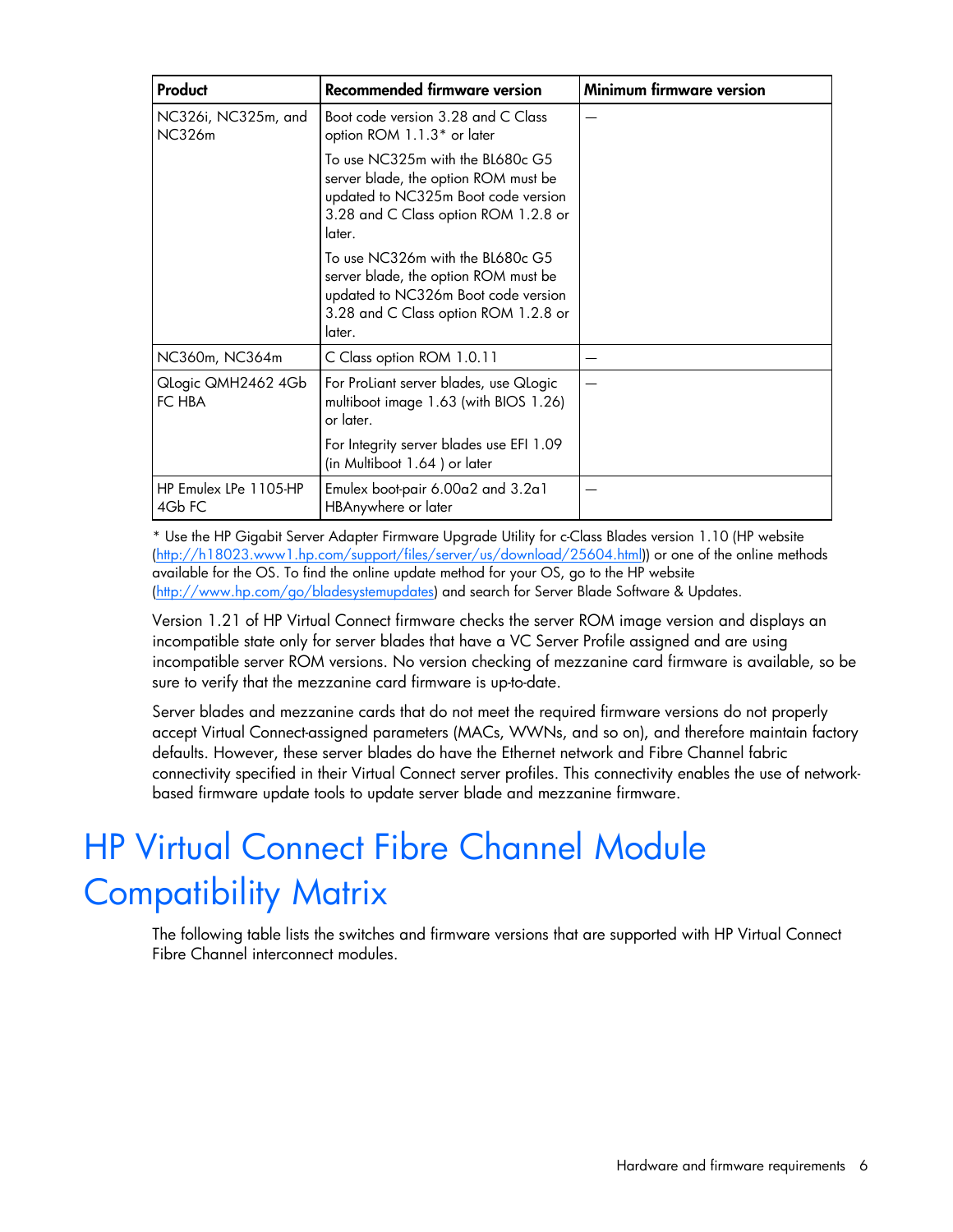| Switch family                                                      | <b>Supported versions</b>                                    | <b>Unsupported switches</b>                                                                                                                                                   |
|--------------------------------------------------------------------|--------------------------------------------------------------|-------------------------------------------------------------------------------------------------------------------------------------------------------------------------------|
| Brocade and<br><b>HP</b> B-series<br><b>Fibre Channel switches</b> | FOS 5.2.1b, 5.3.0,<br>5.3.0 <sub>b</sub><br>FOS 5.1.0d       | Brocade 4/12 SAN Switch for c-Class<br>$\bullet$<br>Brocade 4/24 SAN Switch for c-Class<br>HP MSA SAN switches<br>$\bullet$<br>HP StorageWorks 2/8 EL and 2/16 EL<br>switches |
| McData and<br><b>HP</b> M-series<br><b>Fibre Channel switches</b>  | E/OS 9.03.00<br>E/OS 9.00.00<br>E/OS 8.02.00                 | McDATA Intrepid 10000 Director switch<br>$\bullet$                                                                                                                            |
| Cisco and<br><b>HP</b> C-series<br><b>Fibre Channel switches</b>   | SAN-OS 3.0(2a), 3.0(3),<br>$3.1(2a)$ , $3.1(2b)$ , $3.1(3a)$ | Cisco MDS 9124e Fabric Switch for c-Class<br>$\bullet$<br>Cisco MDS 9124 Fabric Switch<br>$\bullet$<br>Cisco MDS 9020 Fabric Switch                                           |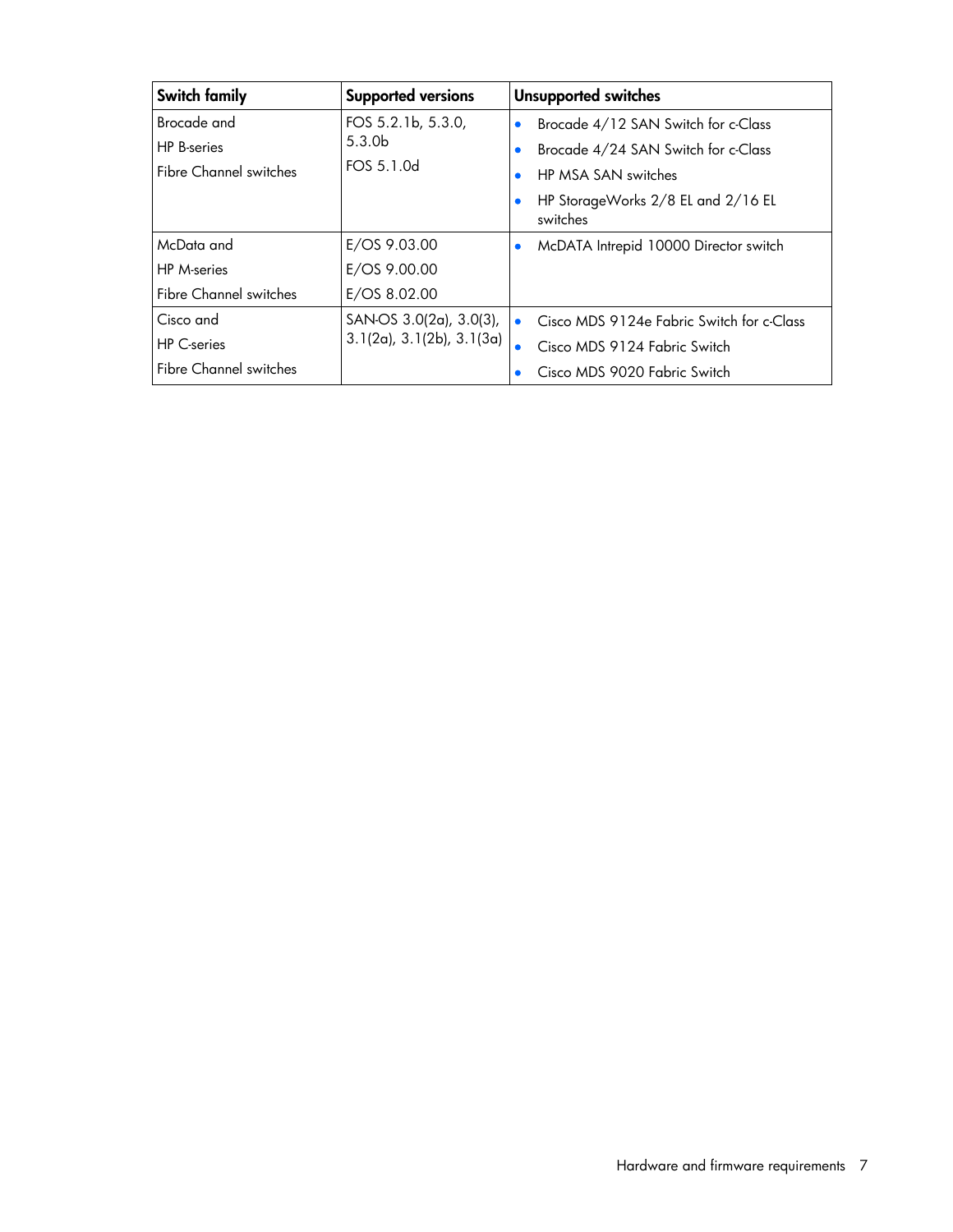## <span id="page-7-0"></span>New features

The VC-Enet version 1.21 firmware includes the following features:

- Support for HP Virtual Connect Enterprise Manager
- 'Profile Pending' state handling after OA credentials are recovered caused by the following actions:
	- o A reset of OA to factory default
	- o Replacement of a non-redundant OA
	- o OA firmware downgrade
- Show Configuration Checkpoint icon is displayed on VC Manager banner line if the checkpoint is being updated or not valid.

For additional information, see the HP Virtual Connect Enterprise Manager at the HP website ([www.hp.com/go/vcem\).](www.hp.com/go/vcem)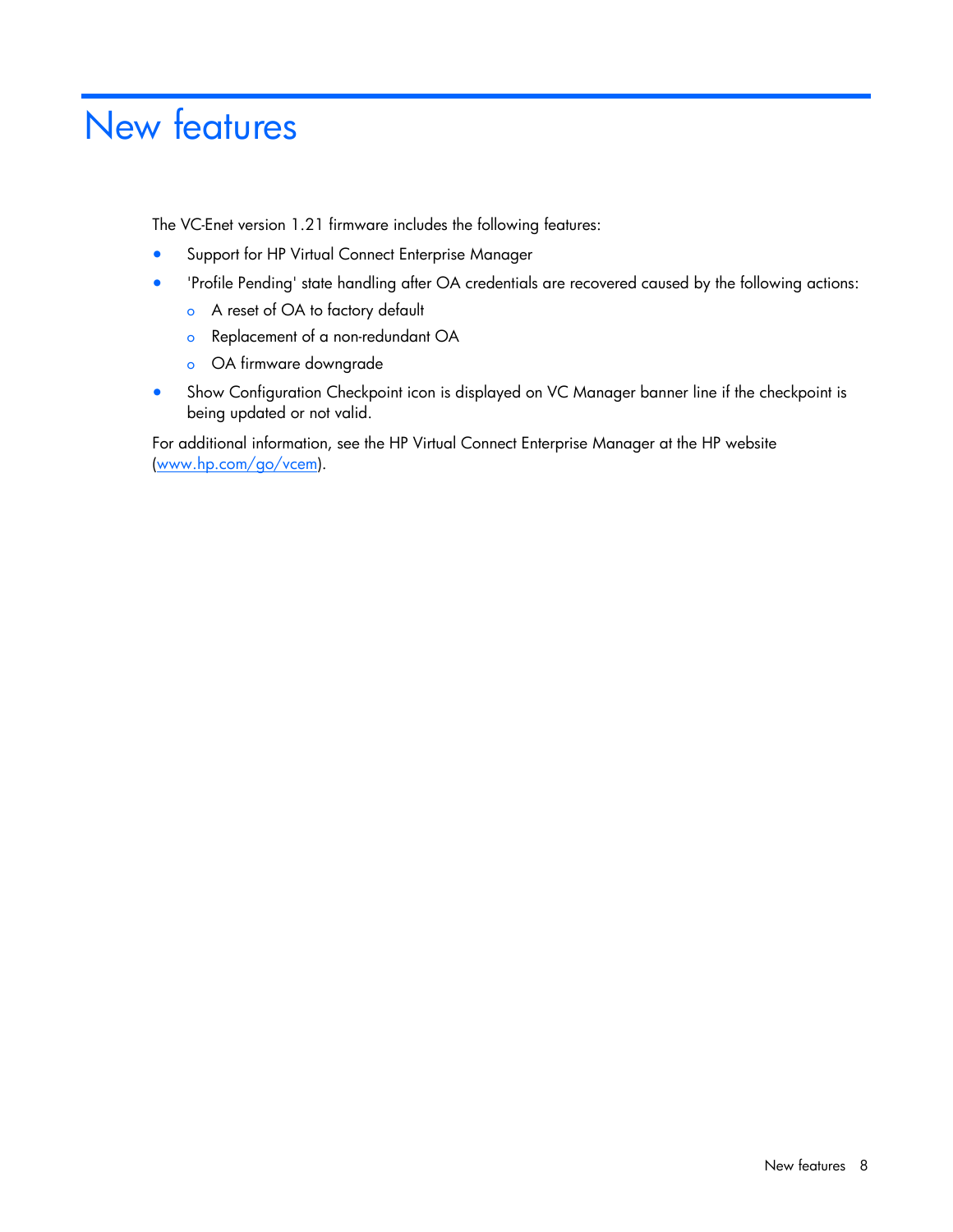## <span id="page-8-0"></span>Important notes and recommendations

When a c-Class enclosure is used with Virtual Connect v1.21, the following configuration restrictions and guidelines apply:

- For v1.21, the VCM behavior for powered up servers, when restarting after a recovery of OA credentials has changed. In previous versions, the servers would enter a "Profile Pending" state and required a power cycle to recover. For v1.21, a new state, "profile recovered", is applied to servers that are powered on when VCM restarts after an OA credential recovery. When VCM detects its restart after a credential recovery, it rewrites the profile parameters for any server that is powered on, connects the server to the appropriate Ethernet networks and FC fabrics, and puts the server and profile in the new "profile recovered" state. The server and profile remain in the "profile recovered" state until the server is powered down or removed from the enclosure. This eliminates the power set requirement for a server to recover.
- Plan your interconnect module usage carefully before running the Virtual Connect Domain Setup Wizard. After an interconnect bay is configured for use with a Virtual Connect Ethernet module or VC-FC module, it remains configured for that module type until the overall VC domain is deleted. Virtual Connect reports failures for any VC-Enet or VC-FC module that is removed from the domain.
- Ensure that all Virtual Connect Ethernet and VC-FC modules in a VC domain are at the same firmware revision. To check the firmware revision level, select the "Firmware Update" tab on the "Domain Settings" page. The firmware revision level for each module in the domain is shown.
- To help ensure proper operation after firmware updates, clear the browser cache and reload the browser.
- Only connect HP 4Gb VC-FC Module uplinks to Fibre Channel switch ports that are NPIV-enabled. If using a Brocade FC switch, verify that NPIV is properly enabled by using the portshow command. If not properly enabled, you might need to downgrade the Brocade switch firmware, and then upgrade the firmware again for the enable to work properly.
- Always install a Virtual Connect Ethernet module in interconnect bay 1.
- For redundancy, HP recommends installing a second Virtual Connect Ethernet module in interconnect bay 2.
- For c7000 enclosure interconnect bays 3-8, install a Virtual Connect Ethernet module or HP 4Gb VC-FC Module in the bay corresponding to the mezzanine signals.
- Verify that all system component firmware is up-to-date. A server blade is displayed as incompatible by Virtual Connect Manager if the server ROM is not at the minimum level required by Virtual Connect. Virtual Connect Manager is not able to verify firmware revisions for all components, so a server blade component can be incompatible even if the server blade is not listed as incompatible.
- To improve network performance and prevent unnecessary Spanning Tree Topology Change Notifications (TCN) on the network, configure Ethernet switches connected to Virtual Connect with the same Spanning Tree settings you would use when connecting to a server blade NIC. For Cisco switches, this is done by using the portfast command to enable ports connected to a VC-Enet module. This action ensures that link state changes on Virtual Connect do not cause a TCN.
- Do not use Virtual Connect and non-Virtual Connect modules in horizontally adjacent bays.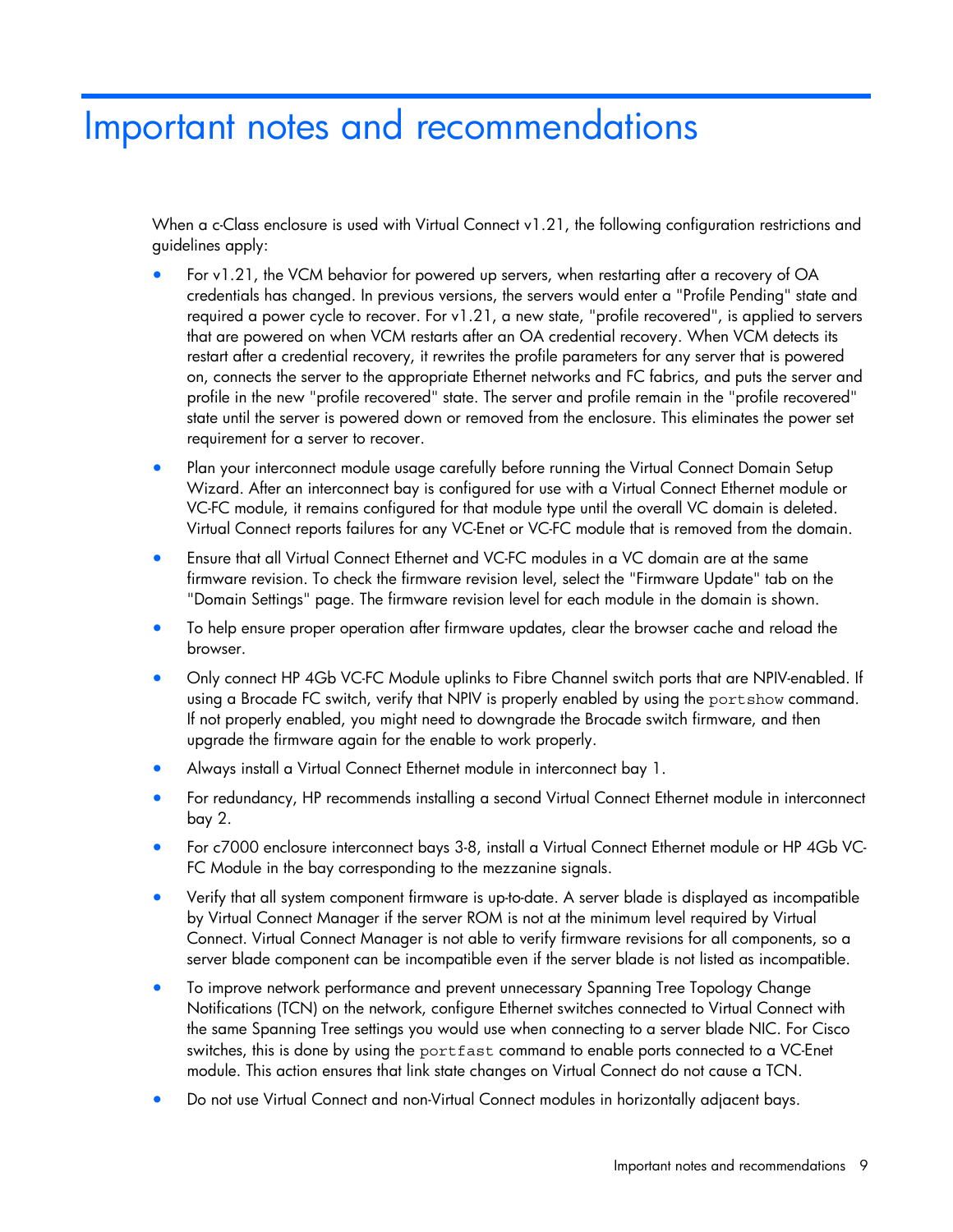- Virtual Connect Manager assigns or migrates MAC addresses or WWNs for server Ethernet and FC ports connected to HP Virtual Connect modules. Virtual Connect Manager also assigns MAC addresses and WWNs to server Ethernet and WWNs to FC ports that are not connected to an I/O module because Virtual Connect modules can be added later. Server Ethernet and FC ports connected to non-Virtual Connect modules retain the server factory default MACs addresses and WWNs.
- Verify that all iLOs and Virtual Connect modules have valid and unique IP addresses on the same subnet as the OA. Without IP addresses on all modules, Virtual Connect does not work properly.
- Back up the Virtual Connect domain configuration each time changes are made. While saved in non-volatile memory and check-pointed to the neighboring module, HP recommends saving the configuration external to the enclosure.
- Removing a VC-Enet module and plugging it into another enclosure causes the configuration information on that module to be cleared. This action prevents a configured spare from overwriting configuration data in another enclosure.
- The CX4 interface on the HP 1/10 Gb VC-Enet modules uses the same physical connector as Infiniband, but Infiniband cables are tuned differently and do not perform as well in CX4 applications. HP recommends purchasing CX4 cable assemblies that meet the IEEE CX4 specifications and support 10-Gigabit communication at distances from 3 m to 15 m (9.84 ft to 49.20 ft). These cables can be used as uplinks to external switches.

HP 1/10Gb VC-Enet modules also support 10GBASE-CX4 stacking cables 0.5 m to 7 m (1.64 ft to 23.00 ft). When multiple cables of the same speed are connected to two VC-Enet modules, they are aggregated to provide enhanced throughput for the stacking link.

- The Onboard Administrator must have an IP address on the same subnet as the Virtual Connect module before the administrator sets the Enclosure Bay IP Addressing (EBIPA) mode. Changing the EBIPA address for a module causes the module to be reset by the OA (resulting in an outage) when the change is applied. If multiple modules have their EBIPA address changed, all modules experience the outage at approximately the same time.
- The port monitoring network analyzer port should only be connected directly to an analyzer. Improper connection of the port or improper configuration of the port monitoring could result in network loops and cause a network outage.
- Port monitoring is disabled in a mixed firmware environment. If any module in the domain is running a version of firmware prior to v1.20a, port monitoring is automatically disabled.
- When the management network is fully saturated, access to the VC Manager and response times might be slower due to network congestion.

For additional information, see the Virtual Connect user guide on the HP website ([http://www.hp.com/go/bladesystem/documentation\)](http://www.hp.com/go/bladesystem/documentation).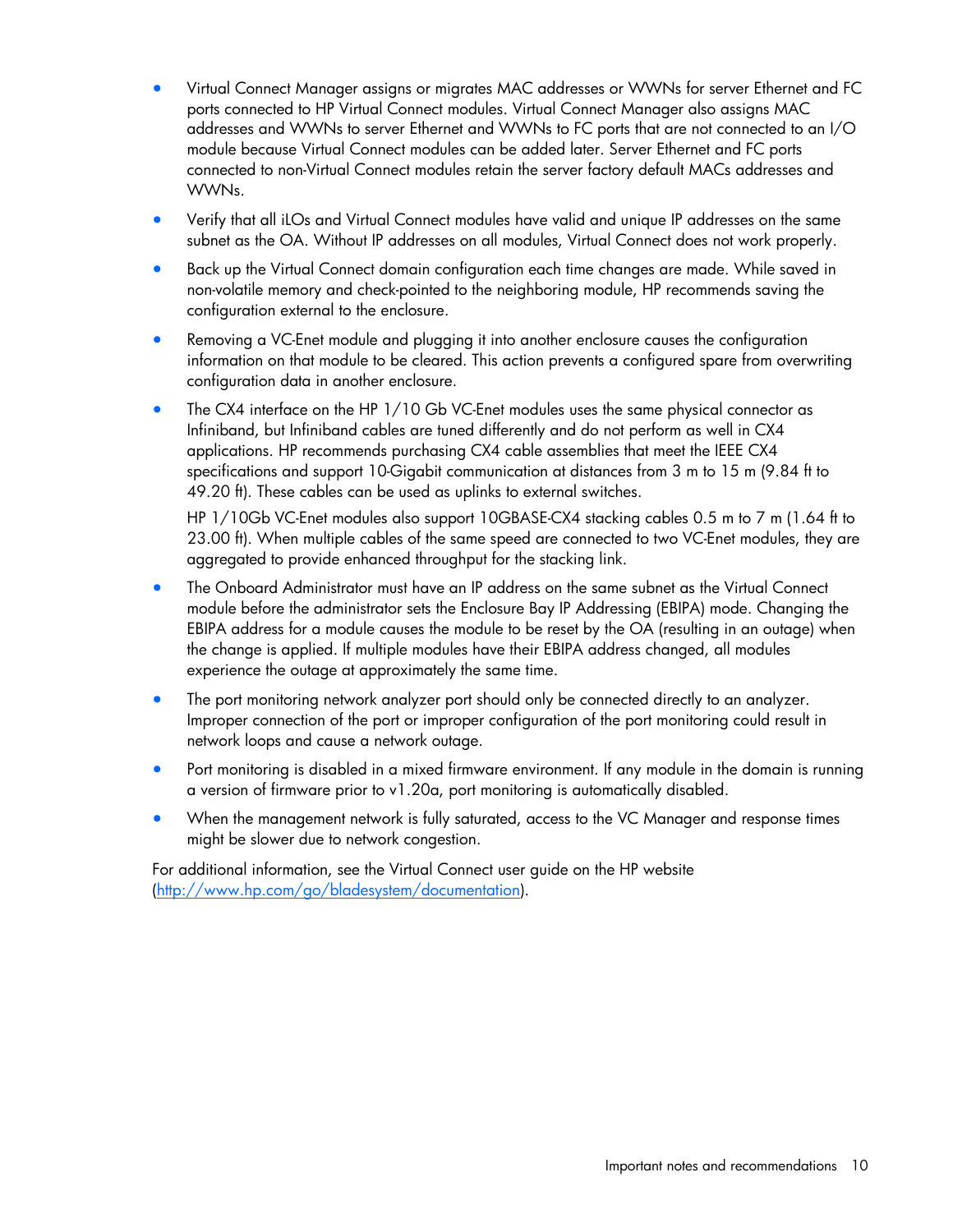## <span id="page-10-0"></span>Known issues

## <span id="page-10-1"></span>**General**

- For configuration changes, the VC Manager can take up to 90 seconds for the new information to be saved to non-volatile storage. Configuration information might be lost if power is removed during this update time. A new icon has been added to the Virtual Connect Manager banner line that indicates a configuration update is in progress or if the backup module has not been updated to the current configuration changes.
- The VC Manager CLI set ldap command IpAddress option supports only an IP address. This command option does not support the DNS name of the directory server as stated in the Command Line help and CLI user guide.
- The VC Manager domain configuration database in v1.21 is not downward compatible with 1.1x versions, causing an issue when downgrading from v1.21 or in an environment where the primary and secondary VC Managers are at different firmware levels.

For example, if a primary VC Manager is running v1.21 and a secondary VCM is running v1.16, the primary VC Manager check-points the domain configuration (in v1.21 format) to the secondary VC Manager. If a failover causes the secondary VC Manager to become the primary, it is unable to initialize because it cannot interpret the v1.21 configuration file. Avoid running different firmware versions on the primary and secondary modules in an enclosure.

- Install only VC-Ethernet modules running v1.20a firmware or higher in HP BladeSystem c3000 enclosures. If all VC module firmware is below v1.20a, use the following steps to update the firmware:
	- 1. Login to Virtual Connect Manager.
	- 2. Import the VC Domain.
	- 3. Install and activate firmware v1.20a or higher using the VC Manager Firmware Update.
	- 4. Delete the VC Domain. This step is necessary for the identification of the c3000 enclosure.
- When updating the VC Manager firmware, the prompt for file downloads to a local system might be blocked by the browser security setting.
- During an Onboard Administrator failover, Virtual Connect Manager can lose communication with the Onboard Administrator for as long as 15 minutes. During this time, Virtual Connect Manager is not able to make profile changes to server blades or perform some enclosure administration functions, such as powering server blades on and off.
- When operating in a redundant Onboard Administrator environment and the user requests a "Transition Standby to Active" to the standby Onboard Administrator, then communication between the Virtual Connect Manager and the active Onboard Administrator might be lost. To restore communication, reset the Virtual Connect Manager from the Tools pull-down menu.
- Replacing the OA in an enclosure containing only one OA causes the OA to leave VC mode. This mode change requires the VCM to re-establish credentials with the OA. During this process, the VC rewrites all server settings and sets the state of the servers to "profile recovered." There should not be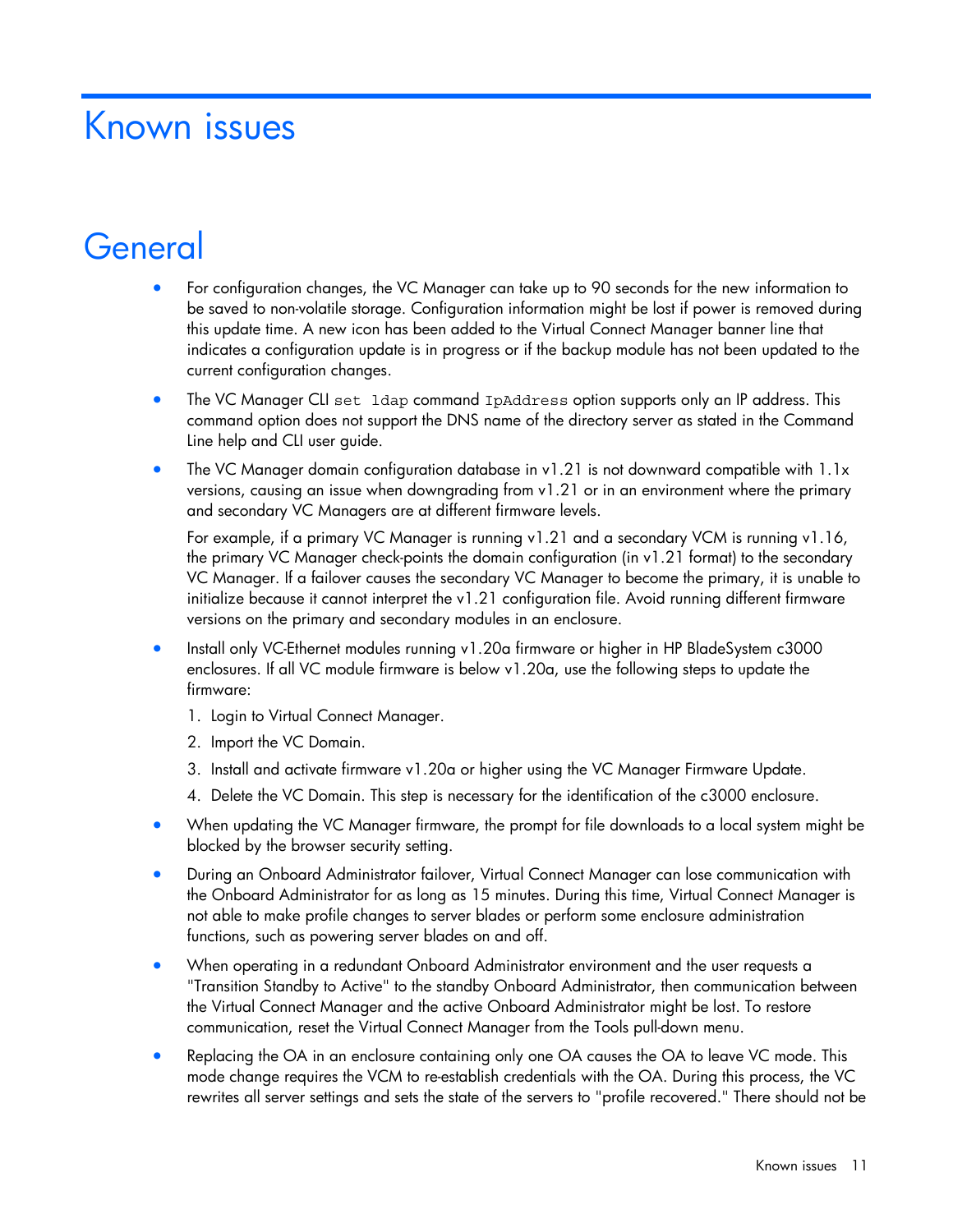any disruption to the servers, but the administrator should ensure all servers have the correct MAC addresses and WWNs. Powering off the server will clear the "profile recovered" state. If any servers are rebooted or power cycled while the credential recovery is occurring, the MAC addresses and WWNs may be returned to the factory default settings.

- If an enclosure import is attempted with a server blade in a failed state, the Virtual Connect Manager might report an erroneous error. If the import completes, close the browser and log in again to verify the import was successful. The working state of all server blades can be verified using the Onboard Administrator.
- Changes in the server ROM-based setup utilities (RBSU) can override Virtual Connect server profile settings for PXE (enabled or disabled). If a change is made in RBSU, that change is not reflected in Virtual Connect Manager. If PXE is set through RBSU, HP recommends using the "Use BIOS" setting.
- RDP "rip and replace" does not work properly when using VC-administered MAC addresses because RDP is tracking the server blades by MAC address rather than by the primary lookup key (which can be set to serial number, MAC address, UID, or Asset Tag). To work around this issue, manually redeploy the server blade.
- For VC-Enet modules, do not use the Get-Bulk feature with SNMPv2c MIB walk. The MIB walk operation halts prematurely before running through the entire MIB. When using SNMPv2c protocol for MIB walk, make sure that the Get-Bulk option is not enabled.
- When scripting CLI commands, only a single scripting client should perform remote management operations to a remote Virtual Connect Manager. If multiple scripting clients are used to perform a heavy load of CLI commands to a single Virtual Connect Manager, some management commands might fail, and in some cases, the primary module might need to be reset to properly recover.
- An unsupported state occurs when a VC Ethernet module is replaced physically with a non-VC Ethernet module without administrative removal of the module from the VC domain. During this state, if either the Help/About HP Virtual Connect Manager page or Firmware Management page of the VCM GUI is opened, the string, "Loading...," appears indefinitely instead of the firmware version number for each module in the VC domain.

## <span id="page-11-0"></span>Fibre Channel and SAN boot

- If updating from Virtual Connect Manager v1.10 firmware, the VC-Enet module firmware must be updated before the VC-FC module firmware. Otherwise, the VC-FC firmware might not appear to be successfully updated.
- To properly boot from SAN with some versions of Linux and VMware ESX 3.0.1, change the QLogic HBA connection options to "point to point only" in the QLogic BIOS configuration utility.
- Virtual Connect Manager does not provide an interface to force 1-Gb speed on the VC-FC module uplink and downlink ports. However, the ports will auto-negotiate properly to 1 Gb.
- The Fibre Channel login sequence can be delayed by approximately 20 seconds when more than one server blade HBA is aggregated through the same VC-FC uplink port attached to a Cisco switch and these HBAs are in the same zone. To avoid this problem, do not place server HBAs in the same zone on the fabric switch.
- When configuring Trap Destination IP addresses for the VC-FC modules, be sure that trap destinations are capable of supporting SNMPv2 type traps.
- The number of SNMP trap destination addresses is limited to one trap destination for VC-FC modules.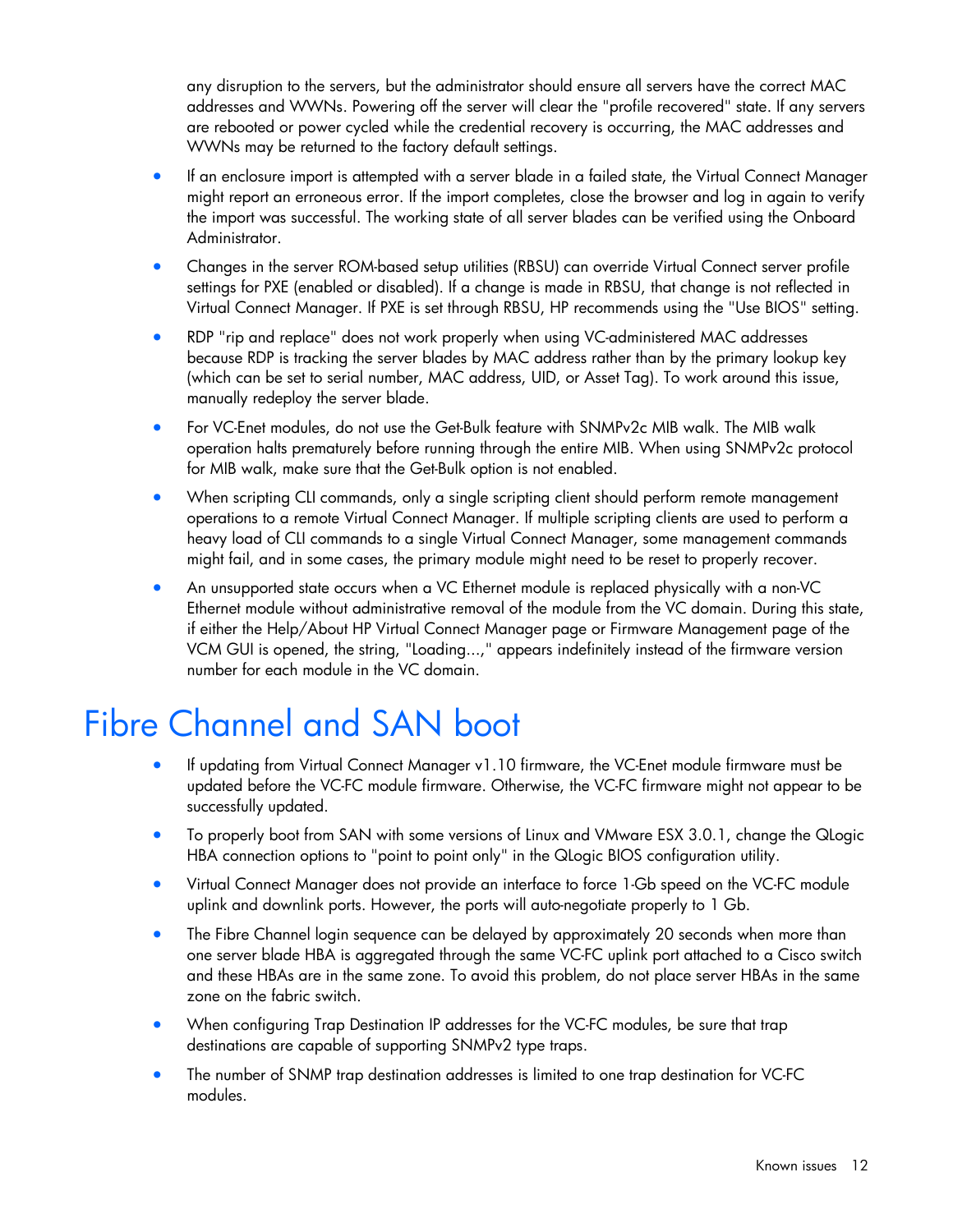- The default for the SNMP community string for the VC-FC module is Public. Modification of this string is currently not allowed.
- When two Fibre Channel mezzanine cards are installed in slots 2 and 3 of a full-height server blade (BL480c, BL685c, or BL860c), the VC Manager only creates Fibre Channel connections and assigns WWNs to the ports associated with the Fibre Channel mezzanine card in slot 2.

### <span id="page-12-0"></span>User interface

- Virtual Connect Manager allows users to change the number of VC-FC Module uplink ports connected to an external Fabric Switch without a warning while a server might be accessing remote storage devices.
- Virtual Connect Manager shows either a server blade or an interconnect module as degraded (but not both) for an I/O Ekey mismatch.
- Network uplinks that are linked after the Network Setup Wizard has been started may not show proper link status in the wizard. When the wizard is completed, all uplink link statuses are displayed correctly.
- A server profile can be assigned to a device bay with a server that has fewer physical NIC ports than defined in the server profile. In most cases, a warning is provided, but in some cases it is not.
- If a server is rebooted several times while its server profile is being edited, an error displaying an XSL transformation failure may be displayed. Do not edit a server profile while repeatedly rebooting a server.
- In the Bay Summary screen for a VC-FC module in Virtual Connect Manager, some servers might be displayed with the incorrect model number. The model number is displayed correctly in other screens and in the Onboard Administrator.
- In the Server Connections tab of the Ethernet Networks screen, the port status shows OK even if the server port is not linked.

### <span id="page-12-1"></span>Firmware update

- If updating from Virtual Connect Manager v1.10 firmware, the VC-Enet module firmware must be updated before the VC-FC module firmware. Otherwise, the VC-FC firmware might not appear to be successfully updated.
- If the firmware update procedure indicates a failure to activate a module or appears to be stuck, it might be caused by a timeout and/or a stale web page. To refresh the screen and verify the actual update status, click the **Firmware update** link under Domain Settings in the left navigation pane of the VCM user interface.
- During the firmware update activation countdown, an Internet Explorer pop-up might be displayed stating "Failed to create processor object: The stylesheet does not contain a document element. The stylesheet may be empty, or it may not be a well-formed XML document." This pop-up can be dismissed without consequences.
- After a firmware update, clear the browser cache. If the browser cache is not cleared after a firmware update, VC Manager might not function properly.
- When using the "Upload from local file system" option on the GUI firmware update page, if the browser is closed, aborts, or loses network contact with the primary VC manager before the upload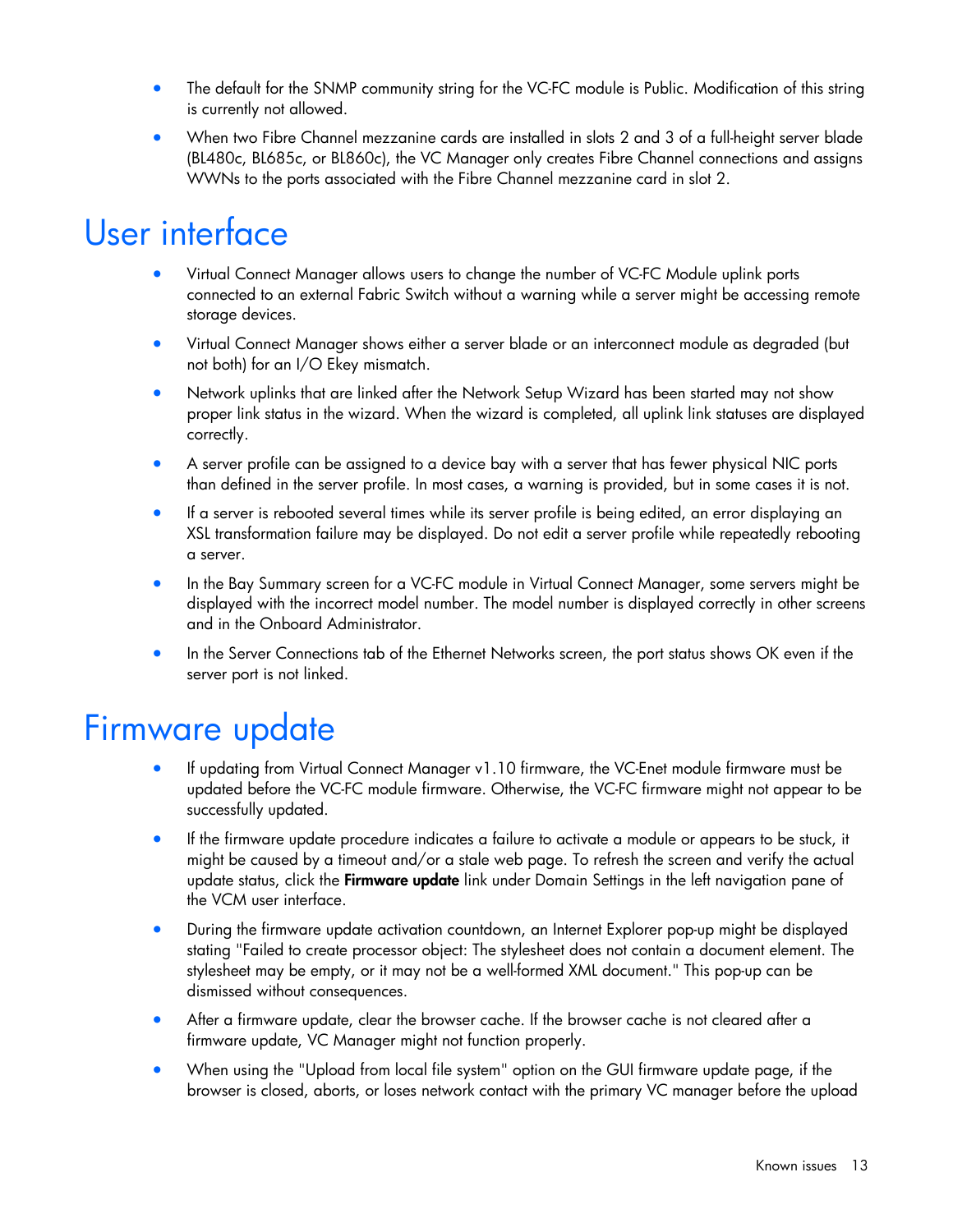completes, a subsequent upload attempt might fail with the GUI reporting an "unknown error" or format error. Using the "Upload from web URL" option exclusively prevents this error. If the "Upload from local file system" must be used, be sure to keep the browser open until the upload completes, and avoid attempting firmware updates when the management network is unreliable. To recover from this error, force a failover of the primary VC Manager or use the Onboard Administrator Virtual Buttons to reset the primary VC Manager.

- While executing individual (not automated) firmware updates, the Update button might appear after clicking the Activate button for a VC-Enet module.
	- o Ignore the Update button if it appears for less than 3 minutes. If the Update button appears for more than 3 minutes, then the firmware update failed and should be re-attempted.
	- $\circ$  If the Update button is clicked in this state, it reports an error in installation. This error can be ignored.
- During automated firmware update, if the primary VC module is running the same or a higher version than the selected firmware update package, and the "Allow firmware downgrades and/or re-update" check-box is *not* selected, then only modules with lower firmware than the selected package are updated. Upon completion of any updates, the firmware update page might display inaccurate version numbers. To correct the display, select the "Firmware management" link in the left navigation pane.